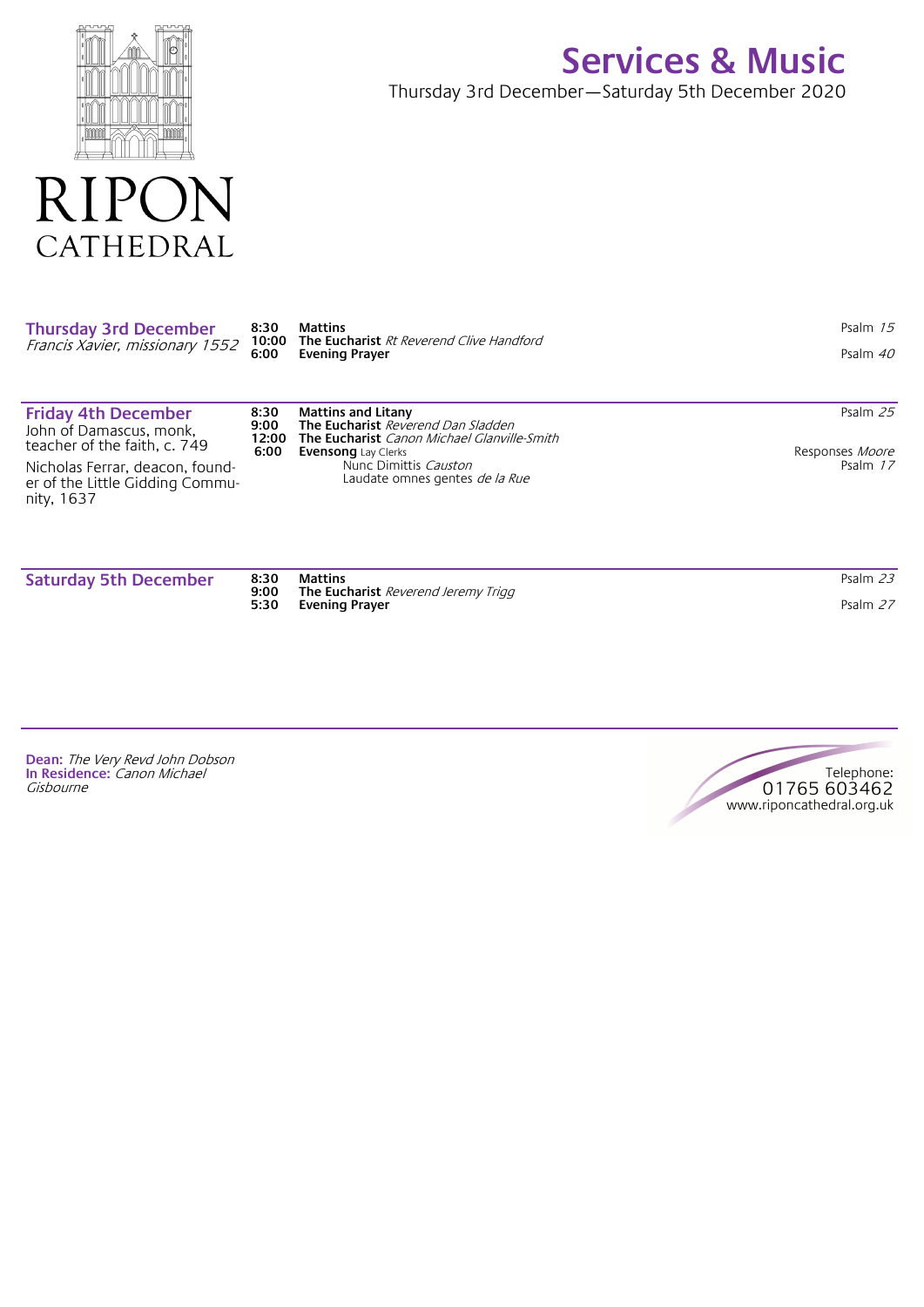| D<br>8 |  |  |
|--------|--|--|
|        |  |  |

RIPO

## **Services & Music**

Sunday 6th December—Saturday 12th December 2020

| <b>IHEDRAI</b><br><b>Sunday 6th December<br/>Second Sunday of Advent</b> | 8:00          | <b>The Eucharist</b> President: <i>Canon Michael Gisbourne</i><br>Preacher: John Baldini, Cathedral Reader                                                                      |                                   |
|--------------------------------------------------------------------------|---------------|---------------------------------------------------------------------------------------------------------------------------------------------------------------------------------|-----------------------------------|
|                                                                          | 9:30          | <b>Morning Prayer</b>                                                                                                                                                           | Psalm 80                          |
|                                                                          | 10:30         | <b>Sung Eucharist Lay Clerks</b><br>President: Canon Ailsa Newby<br>Preacher: <i>Canon Michael Gisbourne</i><br>Missa Pretioso sanguine Pisaro<br>Ecce sacerdos magnus Victoria |                                   |
|                                                                          |               | 12:30 The Eucharist Canon Michael Gisbourne                                                                                                                                     |                                   |
|                                                                          | 3:30          | <b>Evening Prayer</b>                                                                                                                                                           | Psalm 40.12-end                   |
|                                                                          | 5:30          | <b>Advent Carol Service Lay Clerks</b>                                                                                                                                          |                                   |
| <b>Monday 7th December</b><br>Ambrose, bishop, teacher of                | 8:30<br>9:00  | <b>Mattins</b><br>The Eucharist Reverend Jeremy Trigg                                                                                                                           | Psalm 44                          |
| the faith, 397                                                           | 6:00          | <b>Evening Prayer</b>                                                                                                                                                           | Psalm 28                          |
| <b>Tuesday 8th December</b>                                              | 8:30          | <b>Mattins</b>                                                                                                                                                                  | Psalm 56                          |
| Conception of the Blessed Vir-<br>gin Mary                               | 9:00<br>6:00  | The Eucharist Canon Ailsa Newby<br>Evensong Lay Clerks<br><i>Moore</i> in G<br>The eternal counsel Chesnokov                                                                    | Responses Moore<br>Psalm 11       |
| <b>Wednesday 9th December</b>                                            | 8:30          | <b>Mattins</b>                                                                                                                                                                  | Psalm 62                          |
| <b>Ember Day</b>                                                         | 9:00<br>6:00  | The Eucharist Canon Barry Pyke<br>12:00 The Eucharist (BCP) Reverend Lynn Thorius<br><b>Evensong</b> Lay Clerks<br>Magnificat & Nunc Dimittis Ferguson<br>De caelo veniet Handl | Responses Moore<br>Psalm 10       |
| <b>Thursday 10th December</b>                                            | 8:30          | <b>Mattins</b>                                                                                                                                                                  | Psalm 54                          |
|                                                                          | 10:00<br>6:00 | The Eucharist Canon Michael Gisbourne<br><b>Evensong</b> Lay Clerks<br><i>Madden</i> in D<br>Sanctus (Missa Pretioso sanguine) Pisaro                                           | Responses Moore<br>Psalm 73. 1-18 |
| <b>Friday 11th December</b>                                              | 8:30          | <b>Mattins and Litany</b>                                                                                                                                                       | Psalm 86                          |
| <b>Ember Day</b>                                                         | 9:00<br>6:00  | The Eucharist The Dean<br>12:00 The Eucharist Reverend Simon Gurd<br><b>Evensong</b> Senior Choristers and Lay Clerks<br><i>Stanford</i> in C<br>The Angel Gabriel arr. Pettman | Responses Ayleward<br>Psalm 90    |
| <b>Saturday 12th December</b>                                            | 8:30          | <b>Mattins</b>                                                                                                                                                                  | Psalm 42                          |
| Ember Day                                                                | 9:00<br>5:30  | The Eucharist Reverend Canon John Colston<br><b>Evening Prayer</b>                                                                                                              | Psalm $46$                        |